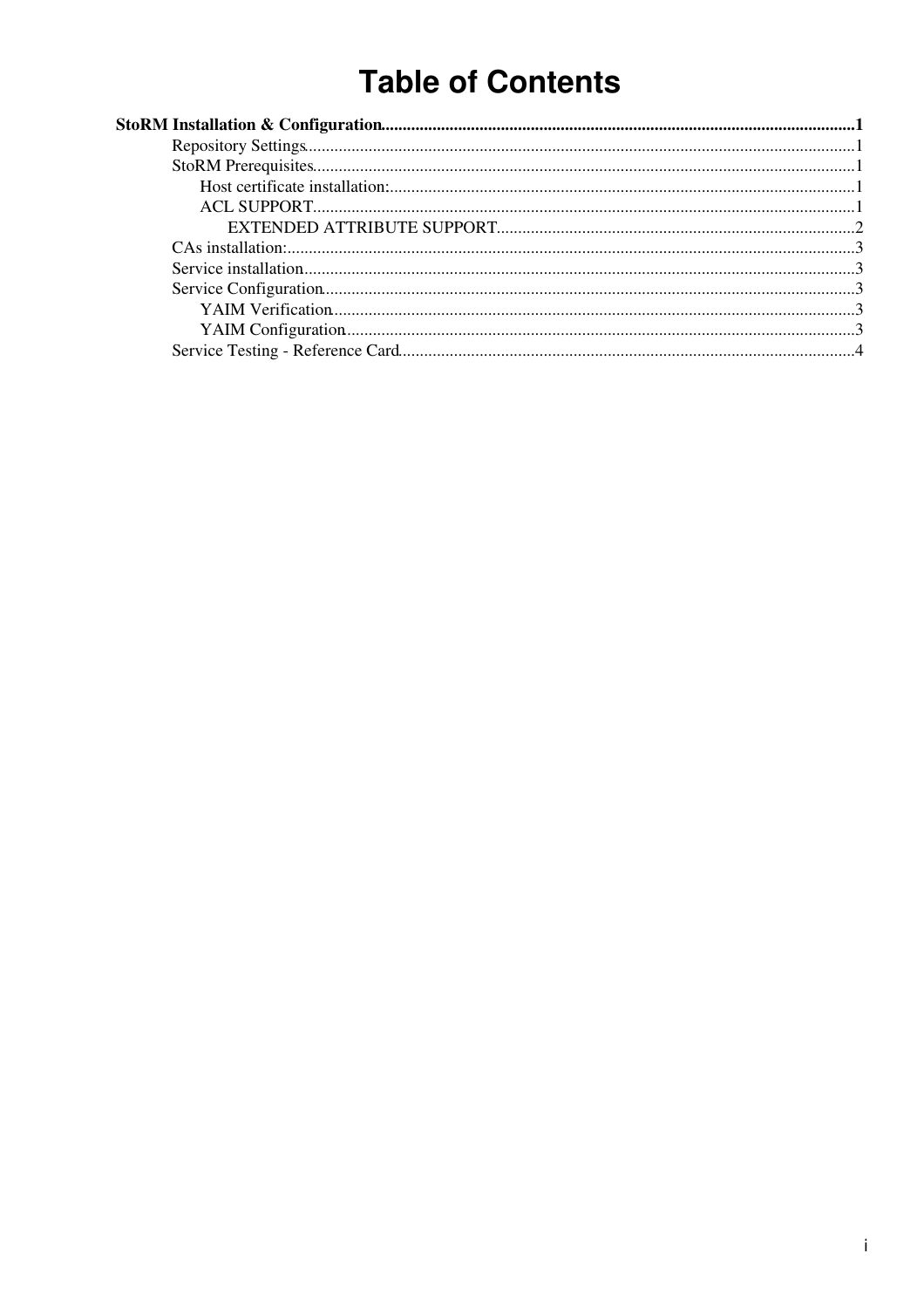# <span id="page-1-0"></span>**[StoRM](https://wiki-igi.cnaf.infn.it/twiki/bin/edit/IGIRelease/StoRM?topicparent=IGIRelease.StoRMInstall;nowysiwyg=0) Installation & Configuration**

## <span id="page-1-1"></span>**Repository Settings**

Have a look to the section [Repository Settings](http://wiki.italiangrid.it/twiki/bin/view/IGIRelease/IgiEmi#Repository_Settings) of the general documentation and ensure that you have the common repo files.

Before starting the installation procedure remember to clean all yum cache and headers:

yum clean all

### <span id="page-1-2"></span>**StoRM Prerequisites**

### <span id="page-1-3"></span>**Host certificate installation:**

Hosts participating to the StoRM-SE (FE, BE and GridFTP hosts) must be configured with X.509 certificates signed by a trusted Certification Authority (CA). Usually the hostcert.pem and hostkey.pem certificates are located in the /etc/grid-security/ directory, and they must have permission 0644 and 0400 respectively:

#### **Check existence**

```
[~]# ls -l /etc/grid-security/hostkey.pem
-r-------- 1 root root 887 Mar 1 17:08 /etc/grid-security/hostkey.pem
[~]# ls -l /etc/grid-security/hostcert.pem
-rw-r--r-- 1 root root 1440 Mar 1 17:08 /etc/grid-security/hostcert.pem
```
#### **Check expiration**

[~]# openssl x509 -in hostcert.pem -noout -dates

#### **Change permission: (if needed)**

[~]# chmod 0400 hostkey.pem [~]# chmod 0644 hostcert.pem

### <span id="page-1-4"></span>**ACL SUPPORT**

If you are installing a new StoRM this check must be done, if you are updating your install or your storage has ACL you can step out to this issue. StoRM uses the ACLs on files and directories to implement the security model. Doing so, StoRM uses the native access to the file system. Therefore in order to ensure a proper running, ACLs need to be enabled on the underlying file system (sometime they are enabled by default) and work properly.

#### **Check ACL:**

```
[~]# touch test
[~]# setfacl -m u:storm:rw test
```
Note: the storm user used to set the ACL entry must exist.

```
[~]# getfacl test
  # file: test
   # owner: root
   # group: root
  user::rw-
  user:storm:rw-
```
StoRM Installation & Configuration 1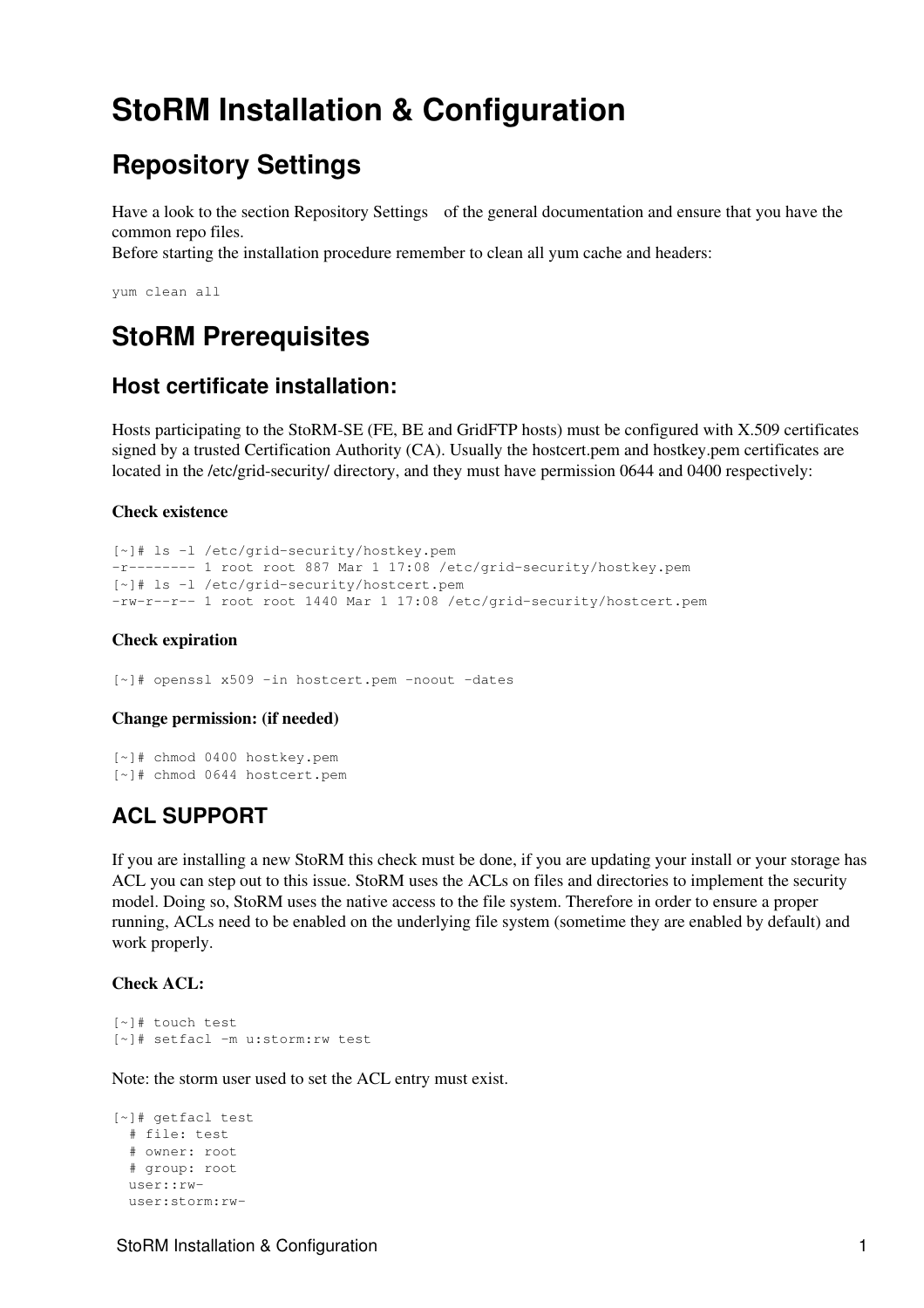```
 group::r--
 mask::rw-
 other::r--
```
[~]# rm -f test

#### **Install ACL (eventually):**

If the getfacl and setfacl commands are not available on your host:

```
[~]# yum install acl
```
#### **Enable ACL (if needed):**

To enable ACL, you must add the acl property to the relevant file system in your /etc/fstab file. For example:

```
[~]# vi /etc/fstab
 ...
  /dev/hda3 /storage ext3 defaults, acl 1 2
  ...
```
Then you need to remount the affected partitions as follows:

[~]# mount -o remount /storage

This is valid for different file system types (i.e., ext3, xfs, gpfs and others).

#### <span id="page-2-0"></span>**EXTENDED ATTRIBUTE SUPPORT**

StoRM uses the Extended Attributes (EA) on files to store some metadata related to the file (e.g. the checksum value); therefore in order to ensure a proper running, the EA support needs to be enabled on the underlying file system and work properly. Note: Depending on OS kernel distribution, for Reiser3, ext2 and ext3 file systems, the default kernel configuration should not enable the EA. **Check Extended Attribute Support** :

```
[~]# touch testfile
[~]# setfattr -n user.testea -v test testfile
[~]# getfattr -d testfile
  # file: testfile
  user.testea="test"
[~]# rm -f testfile
```
#### **Install attr (eventually):**

If the getfattr and setfattrl commands are not available on your host:

```
[~]# yum install attr
```
#### **Enable EA (if needed):**

To set extended attributes, you must add the user xattr property to the relevant file systems in your /etc/fstab file. For example:

```
[~]# vi /etc/fstab
   ...
   /dev/hda3 /storage ext3 defaults,acl,user_xattr 1 2
   ...
```
Then you need to remount the affected partitions as follows:

```
[~]# mount -o remount /storage
```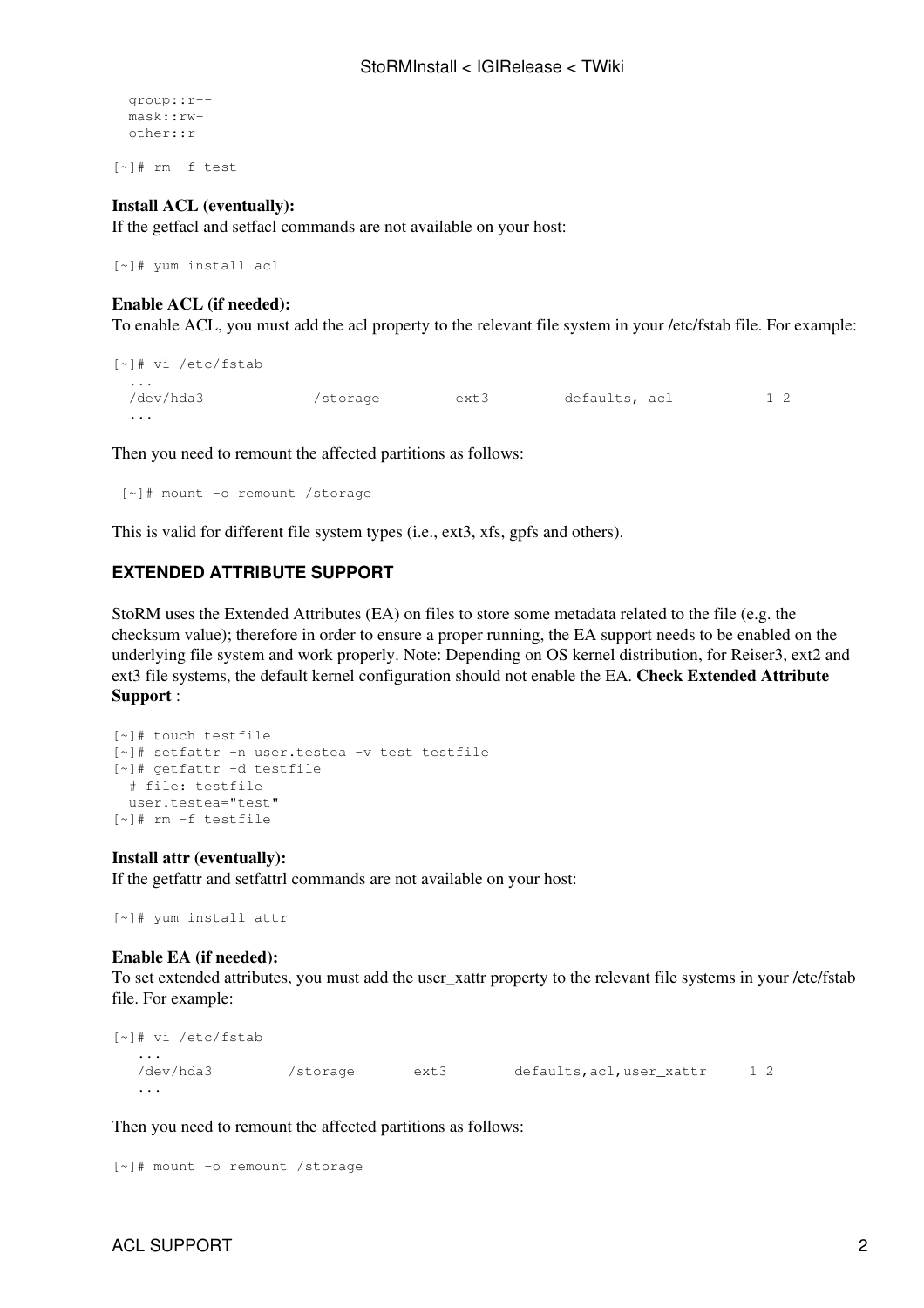### <span id="page-3-0"></span>**CAs installation:**

• Install CAs on ALL profiles:

yum install ca-policy-egi-core

## <span id="page-3-1"></span>**Service installation**

• Install the StoRM metapackages, containing all packages needed by these four services. You can install StoRM in one host or in more hosts. The mandatory profiles to install are emi-storm-backend-mp and emi-storm-frontend-mp. The other profiles are optional, have a look to the StoRM documentation [System Administrator Guide](http://storm.forge.cnaf.infn.it/_media/documentation/storm-sysadminguide.pdf?id=documentation) to determinate if you need also emi-storm-globus-gridftp-mp or emi-storm-gridhttps-mp.

```
yum install emi-storm-backend-mp
yum install emi-storm-frontend-mp
yum install emi-storm-globus-gridftp-mp
yum install emi-storm-gridhttps-mp
```
## <span id="page-3-2"></span>**Service Configuration**

To proper configure the StoRM BackEnd and FrontEnd profiles you have to customize the ig-site-indo.def file with you site parameter:

- - [ig-site-info.def](https://forge.cnaf.infn.it/plugins/scmsvn/viewcvs.php/branches/BRANCH-4_0_X/ig-yaim/examples/siteinfo/ig-site-info.def?rev=5964&root=igrelease&view=markup)
- - [ig-users.conf](https://forge.cnaf.infn.it/plugins/scmsvn/viewcvs.php/branches/BRANCH-4_0_X/ig-yaim/examples/ig-users.conf?rev=6066&root=igrelease&view=markup)
- - [ig-groups.conf](https://forge.cnaf.infn.it/plugins/scmsvn/viewcvs.php/branches/BRANCH-4_0_X/ig-yaim/examples/ig-groups.conf?rev=6075&root=igrelease&view=markup)

### <span id="page-3-3"></span>**YAIM Verification**

• Before starting the configuration PLEASE TEST that you have defined all the mandatory variables for all the [StoRM](https://wiki-igi.cnaf.infn.it/twiki/bin/edit/IGIRelease/StoRM?topicparent=IGIRelease.StoRMInstall;nowysiwyg=0) profiles.

```
 /opt/glite/yaim/bin/yaim -v -s <site-info.def> -n se_storm_backend -n se_storm_frontend
```
You can find in this documentation: [System Administrator Guide](http://storm.forge.cnaf.infn.it/_media/documentation/storm-sysadminguide.pdf?id=documentation) all mandatory variables. In the section **GENERAL YAIM VARIABLES**

If no errors are reported with the verification you can proceed to the configuration, otherwise correct them before continuing with the configuration.

### <span id="page-3-4"></span>**YAIM Configuration**

Before configure pay attention: if you are installing a new StoRM in a new host go on, if you are updating StoRM to new release follow this documentation [Storm Migration](http://storm.forge.cnaf.infn.it/_media/documentation/storm-1.7-update.pdf?id=documentation%3Ahome&cache=cache) before proceeding.

Please use the debug flag ( $"-\mathrm{d}$  6") to configure the services in order to have detailed information. For your convenience yo can save all the configuration information in a log file you can look at any time, separated from the yaimlog defulat one.

/opt/glite/yaim/bin/yaim -c -d 6 -s -n se\_storm\_backend -n se\_storm\_frontend 2>&1 | tee /root/co